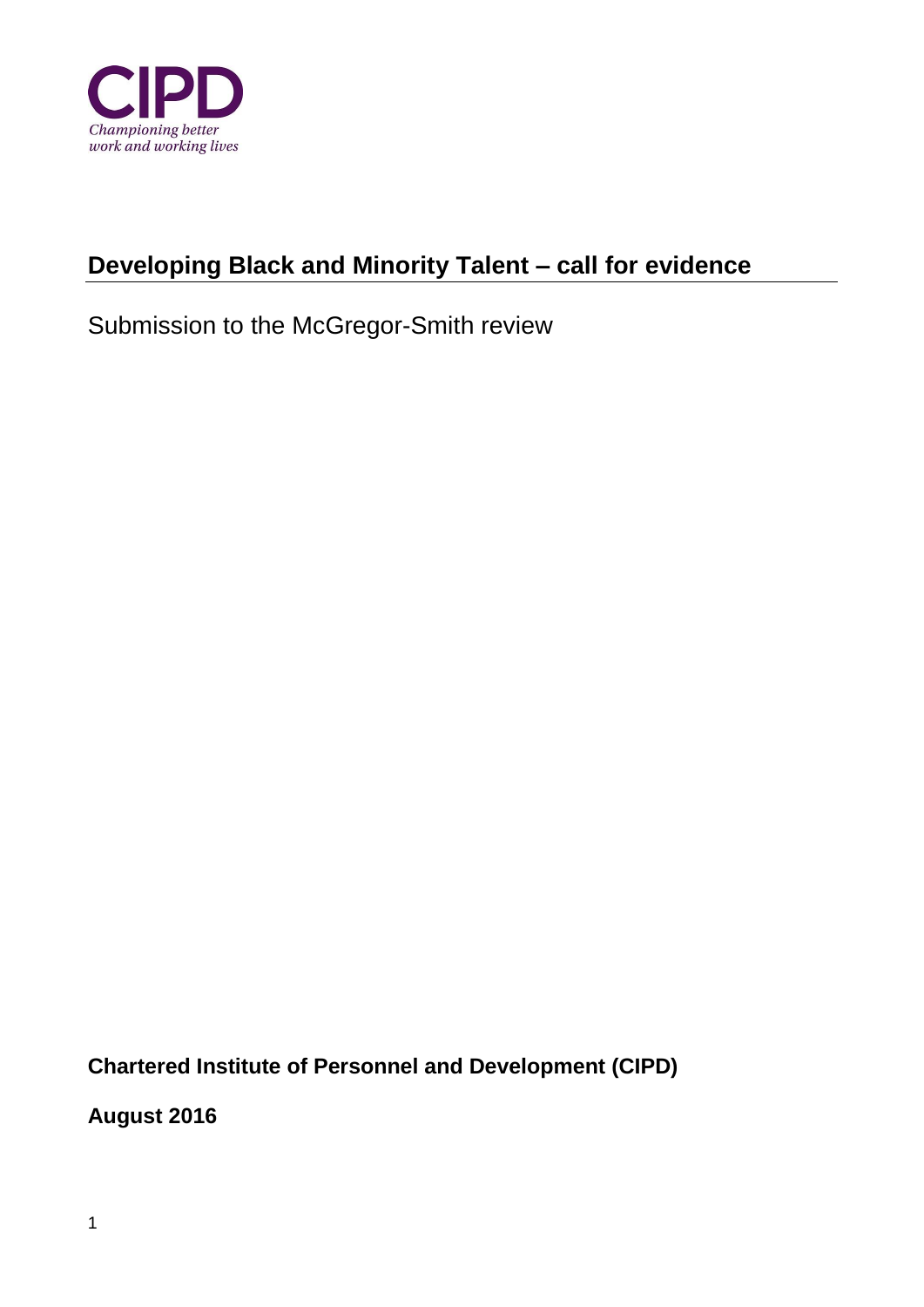

## **CONTENTS**

| Acknowledgements                       | 3              |
|----------------------------------------|----------------|
| Response                               | 3              |
| The case for change                    | 3              |
| Obstacles to BME progression           | $\overline{4}$ |
| Data                                   | 5              |
| Employer practices and policies        | 6              |
| The role for government and businesses | 8              |
| About the CIPD                         | 9              |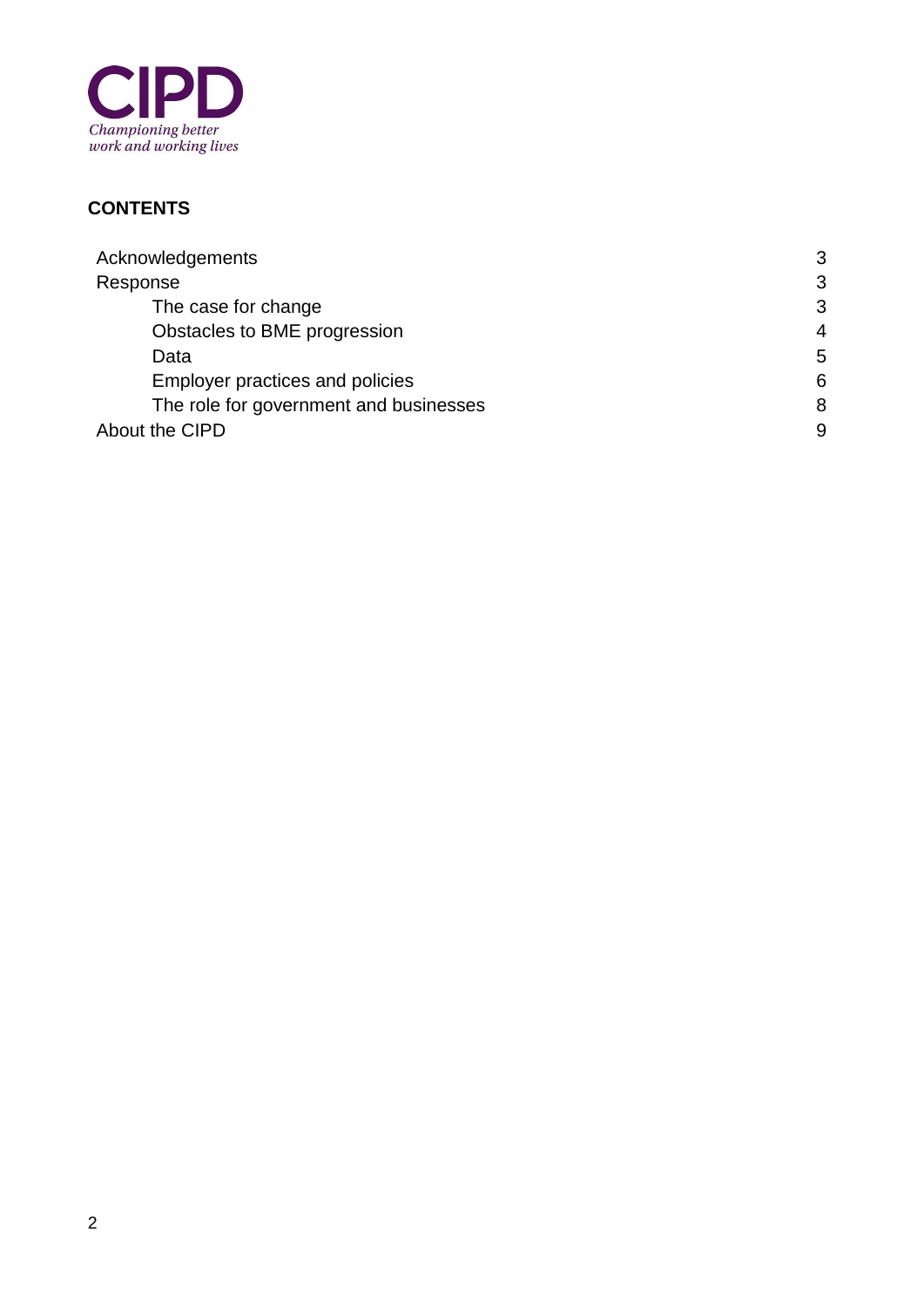

#### **ACKNOWLEDGEMENTS**

In preparing the response to this consultation, we conducted ten interviews (see below for a list of contributors) with members of the CIPD Policy Forum. The Policy Forum is an exclusive, CIPD network for senior HR directors from across sectors that work together to strengthen the voice of HR in government.

We would like to thank the following for their time and for sharing their knowledge and experience with the CIPD:

- Fleur Bothwick OBE, Director of Diversity & Inclusive Leadership, EMEIA, EY
- Sarah Churchman, Head of Diversity and Inclusion and Employee Wellbeing, PWC
- Karen Fonseka, Senior Consultant, Employers Network for Equality and Inclusion
- Steve Frost, Principal, Frost Included
- Tina Mason, Associate Director, Diversity and Inclusiveness, EY
- Sharon Pegg, Group Inclusion and Diversity Manager, The Co-operative Group
- Angie Risley, Group HR Director, Sainsbury's
- Sylvana Storey, Founder and Managing Director, Global Organizational Integrators
- Maria Strid, Global P&R Global Projects Lead, HSBC
- Claire Williams, Diversity and Inclusion Director, Inclusive Employers

### **OUR RESPONSE**

#### The case for change

*What are the impacts of having an ethnically diverse workforce? Can you provide any evidence to suggest that ethnic diversity has changed outcomes for businesses?*

Progressing diversity and inclusion is essential to all aspects of people management and the advancement of talent. Managing diversity and inclusion is a business imperative. Doing it successfully adds value to business performance as well as being morally valid.

Having an ethnically diverse workforce instils **diversity of thinking**, where the workforce has a broader perspective and is open to different opinions. It also creates **diversity of behaviour**, where employees with different personalities and cultural backgrounds have different ways of working. That can **improve decisionmaking.**

The most prevalent benefit of having this diversity of thinking and behaviour is that it provides organisations with **fresh insights and perspectives** to operational activities; product and service design, and can help them to improve their competitiveness and delivery to customers and clients.

In the private sector, it means that employees in organisations reflect their customers, spot new market opportunities, and develop goods and services that take into account the diverse needs of their customer base. In public sector organisations, having an ethnically diverse workforce ensures that new policies and programmes or reviews of existing ones undergo more intensive scrutiny/sense checking in terms of the impact they will have on different parts of the population.

A diverse team can boost productivity. EY have conducted internal research looking at 22,000 audit assignments globally and can show a **direct link between productivity and the diversity of a team**. The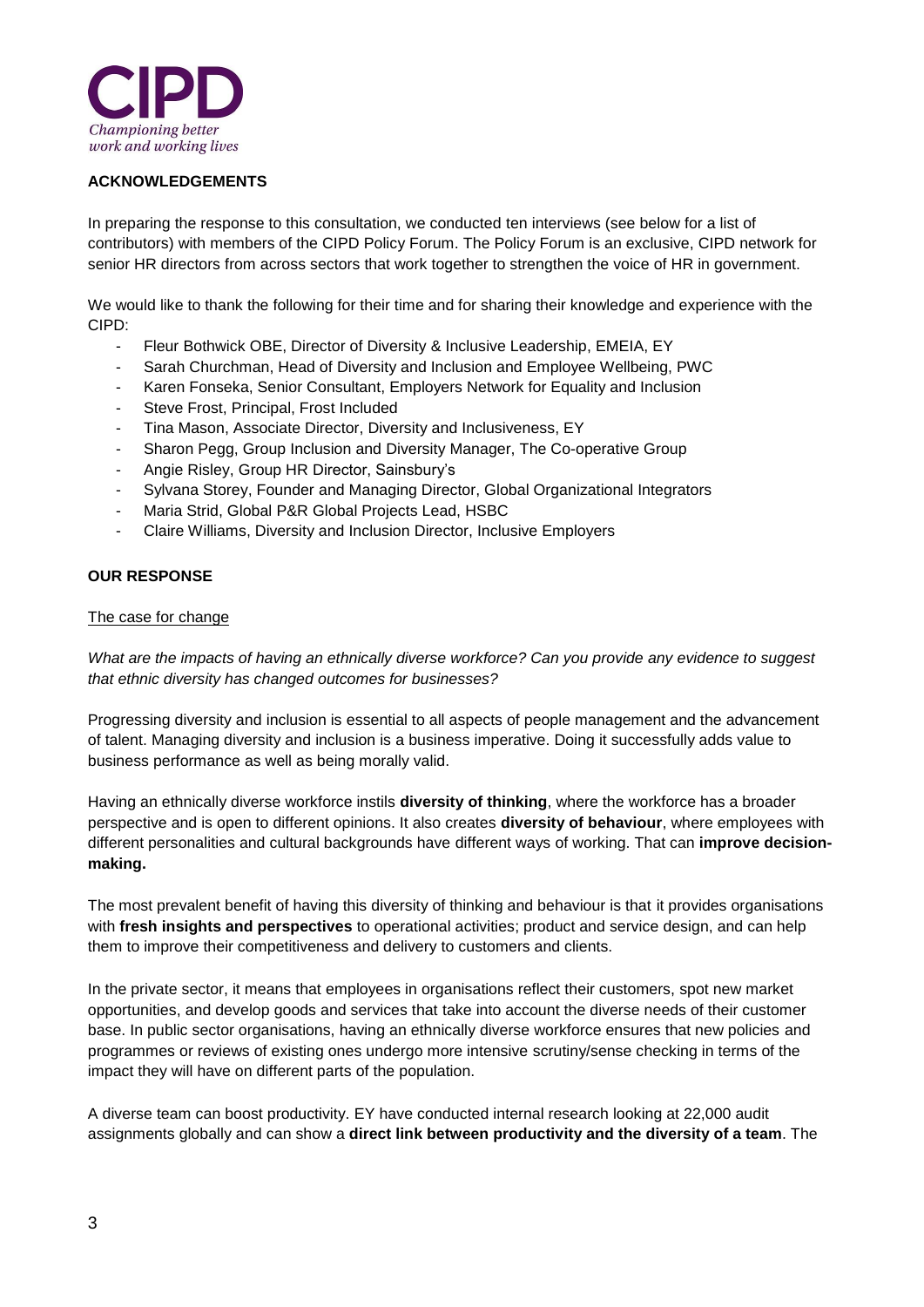

research looked at gender diversity, because it would be difficult to do it based on ethnic diversity globally, but there is strong reason to believe that the outcome would be the same.

Interviewees identified a long list of other benefits:

- **Strengthening connection to the local community**
- **Enhancing innovation and R&D**
- **Improving marketing**

However, if diversity is not managed, the impact could be negative. To avoid that,

#### **Box 1: Increasing sales and broadening the talent pool through better community relations**

One of the largest garages of a global car-rental company was based opposite a mosque. Cars rented out for the weekend would be collected by customers on a Friday afternoon. That coincided with Friday prayers at the mosque, creating a huge amount of traffic in the local area.

Employees at the garage suggested that customers collect cars on Thursday instead, at no extra cost. The company agreed. In addition, they opened up the empty car park to those attending the mosque.

As a result, there was a significant increase in sales for the company among the local Muslim community, and it helped them hire from that group as well by improving the company's reputation.

organisations need to have in place robust leadership that can manage the transition from a homogenous to a heterogeneous workforce in a sensitive and controlled manner. That will ensure the organisation can reap the benefits of having an ethnically diverse workforce.

Number-based evidence of the impact of having an ethnically diverse workforce is hard to find. Part of the problem is that any changes in performance will depend on a number of factors, and cannot be easily attributed to a single variable. Anecdotal evidence to support the points above is much easier to come by (see box 1). Ultimately many of the interviewees agreed that building a diverse and inclusive workforce was the right thing to do, and felt no need to collect hard evidence to prove it.

#### Obstacles to BME progression

*Evidence suggests that BME individuals have difficulty accessing jobs that match their skills and are not progressing as far as their white counterparts. What factors do you think might be causing this?* 

**Discrimination and unconscious bias** are key obstacles to BME individuals accessing jobs that match their skills and progressing as far and as quickly as their white counterparts. Even when an organisation understands the value of having a diverse workforce and has designed and implemented policies to drive out bias, the results do not necessarily reflect the efforts made. That would suggest that either discrimination or unconscious bias are influencing decisions.

In August 2015, the CIPD released a comprehensive piece of research<sup>1</sup> showing that recruitment processes are often heavily skewed by a number of unconscious biases on the part of those hiring. The report showed that employers' initial perceptions of whether a person will be a good fit can be determined by factors which have no real impact on performance, including visual, cultural, demographic and situational factors. For example, **evidence suggests that we hire Mini-Mes**—people like ourselves in terms of hobbies, experiences and how we dress and present ourselves at interview.

-

<sup>1</sup> CIPD (2015) *A head for hiring: the behavioural science of recruitment and selection.* Available at: http://www.cipd.co.uk/binaries/a-head-for-hiring\_2015-behavioural-science-of-recruitment-and-selection.pdf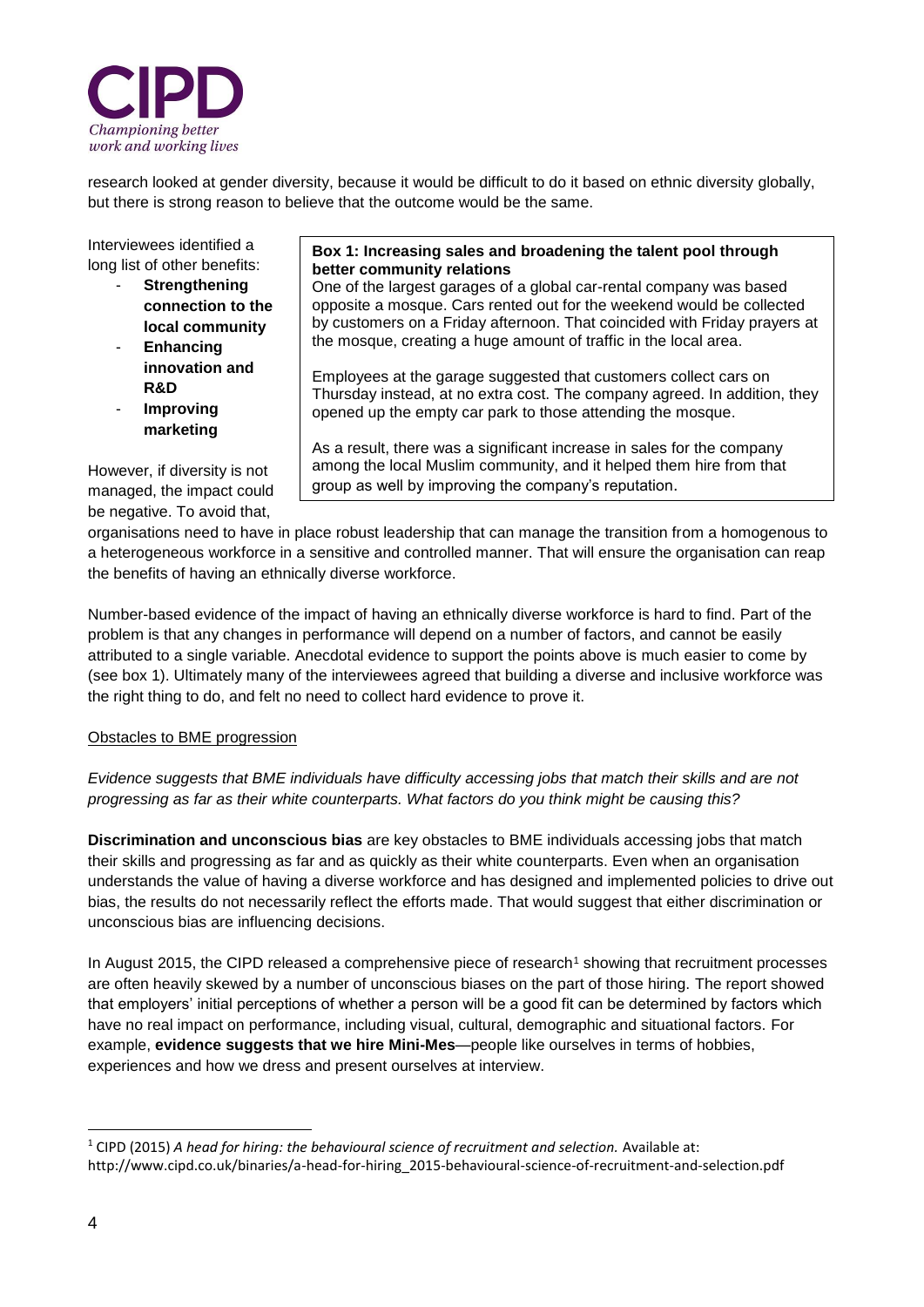

In the report the CIPD made a number of recommendations to employers to ensure that employers have consistent and effective hiring practices and can make better hiring decisions. These include:

- Testing the wording of job adverts to see how it affects who applies
- Grouping and anonymising CVs when reviewing them
- Focusing interviews on collecting information, not on making decisions
- Including people in hiring decisions that have not been involved in assessing the candidates to make a more objective, considered final decision

Related to overt and covert bias, **organisational culture and values** also matter. In some organisations it is still difficult to have conversations about race diversity and so the culture persists. Often the problem is not a lack of good will or meritocratic processes, but it is the way in which values and norms are set up to picture a certain type of leader. This is reinforced by images of leaders in the media that perpetuate a certain, restricted set of characteristics that many cannot identify with. Furthermore, the rules and norms that dictate acceptable behaviour in an organisation tend to be written or set by the majority group. That adds another barrier, especially when it comes to tests of behaviour where BME talent has little experience of these rules and would naturally respond in a different way, drawing on their own background and experience.

**Lack of social or professional networks** can reduce the number of opportunities for employment and progression for BME talent. If you are an ethnic minority, your network is by definition smaller and more limited. It might also mean that BME talent are not aware of opportunities with employers that are not visible on the high street.

Similarly, **a lack of role models** can inhibit the professional development of BME talent. Unless a group of people get to see people like them at the top of organisations, there is less belief among that group that it is achievable. This is known as stereotype threat—reminding an individual that they are a member of a group that tends to perform less well at something can impair their performance in that task or vice versa; for example, asking candidates to complete an ethnic monitoring questionnaire just before a test or assessment centre exercise. Lack of confidence and self-assurance can be a significant barrier to BME talent putting themselves forward for progression opportunities—a mix of role models and mentoring can address that.

The way in which recruitment is conducted can restrict the **accessibility of jobs**. For example, PwC have widened access to minority groups in a number of ways, including taking away the requirement of UCAS points with the view that performance at school is not a good predictor of performance in a professional setting. The requirements in job descriptions are sometimes written using qualities that are generally associated with a particular segment of the population, and which BME talent may find difficult to identify with.

Finally, in organisations where the majority of the leaders are white, there can **hesitance to tackle performance issues** early on and end up being left until it is too late.

**Data** 

*Do organisations currently collect data on ethnicity? What data do they collect? And, are you aware of any barriers to collecting further data by ethnicity?* 

Most of the organisations the CIPD interviewed collect data by ethnicity. The **breadth of data collected does vary** as do the methods used to collect them. Generally speaking, employees are asked to identify their ethnic group during recruitment and often also once they have joined the organisation. That helps build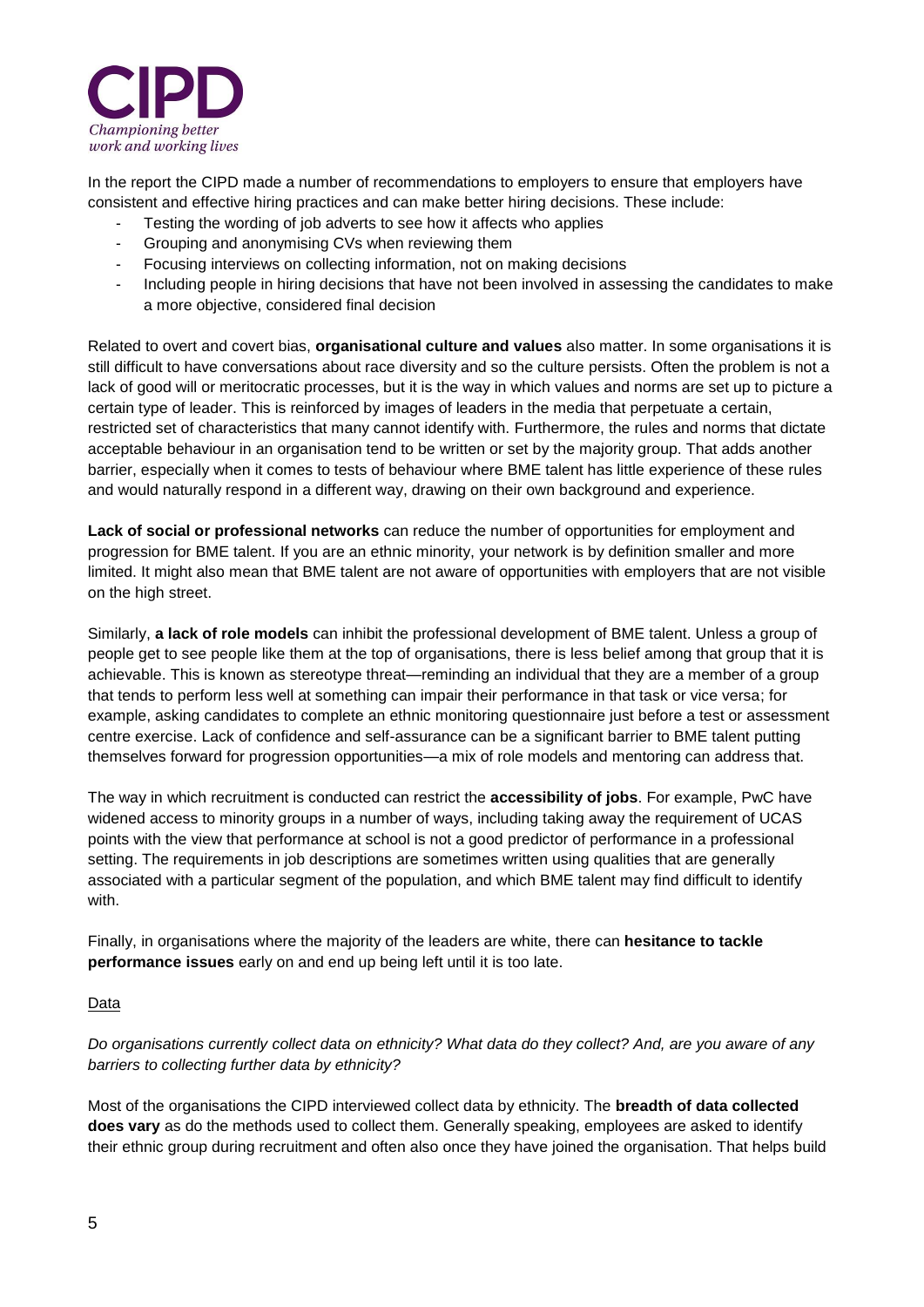

a picture of the organisation in terms of BME representation across different grades of seniority. Some **organisations will analyse a number of outcomes by race**, including performance review scores, promotions, attrition, underperformance and engagement.

In some cases data is held anonymously, in others the data is held confidentially. Holding the data as part of a personnel file allows an organisation to closely track the progress of individuals and be more targeted in their interventions. However, if anonymity is not guaranteed, some employees may feel anxious about sharing data on ethnicity or other aspects of their life.

A couple of interesting examples emerged when investigating how the data is used. In one case, analysis of performance review scores is used to understand whether BME employees are being given the same opportunities for stretching and challenging work over the course of the year. Policies are in place to ensure that bias does not influence the outcome of the review, so if the data do find a low proportion of BME talent scoring highly, the most likely reason is inequity in the way the manager allocates work. In another example, a train operator company had discovered dissatisfaction among their disabled employees in their anonymous engagement survey. Working with a consultant they got in touch with that cohort and asked them to give further information using an independent email address. Disabled employees did come forward, and the organisation was able to resolve some of the specific issues that were reported.

There are **a number of barriers** organisations face in collecting data by ethnicity. Firstly, if the employer is not clear about why they need to collect the data and fail to guarantee that the data will be handled sensitively and transparently, then employees will be either reluctant or nervous about sharing the data. Working closely with unions or employee networks can help alleviate some of these fears. Secondly, if the organisation has poor industrial relations or has poor employee engagement, then again employees will be unlikely to share data. Thirdly, some organisations lack the sophisticated systems required to store and analyse data on this scale.

A final consideration is that organisations tend to have a good understanding of the make-up of their workforce, but the quality of the data available on the population generally has been affected by budget cuts, which makes it harder for organisations to measure themselves against the characteristics of the population they serve and hire from.

#### Employer practices and policies

*Which policies or practices that support BME progression are you aware of? From your experience, which policies or practices do you judge to have worked best in improving progression of BME employees? From your experiences, which policies or practices do you judge to have been less effective in improving the progression of BME employees?*

Out of the options provided in the consultation document, the organisations interviewed offer a great majority of them. Below we focus on discussing the merits and shortcomings of a few.

**Reverse mentoring** can be a good development opportunity for senior staff to better understand the impact the organisation has on different parts of the population and that more work is needed on the diversity agenda. However, some question whether it is as valuable to junior BME staff.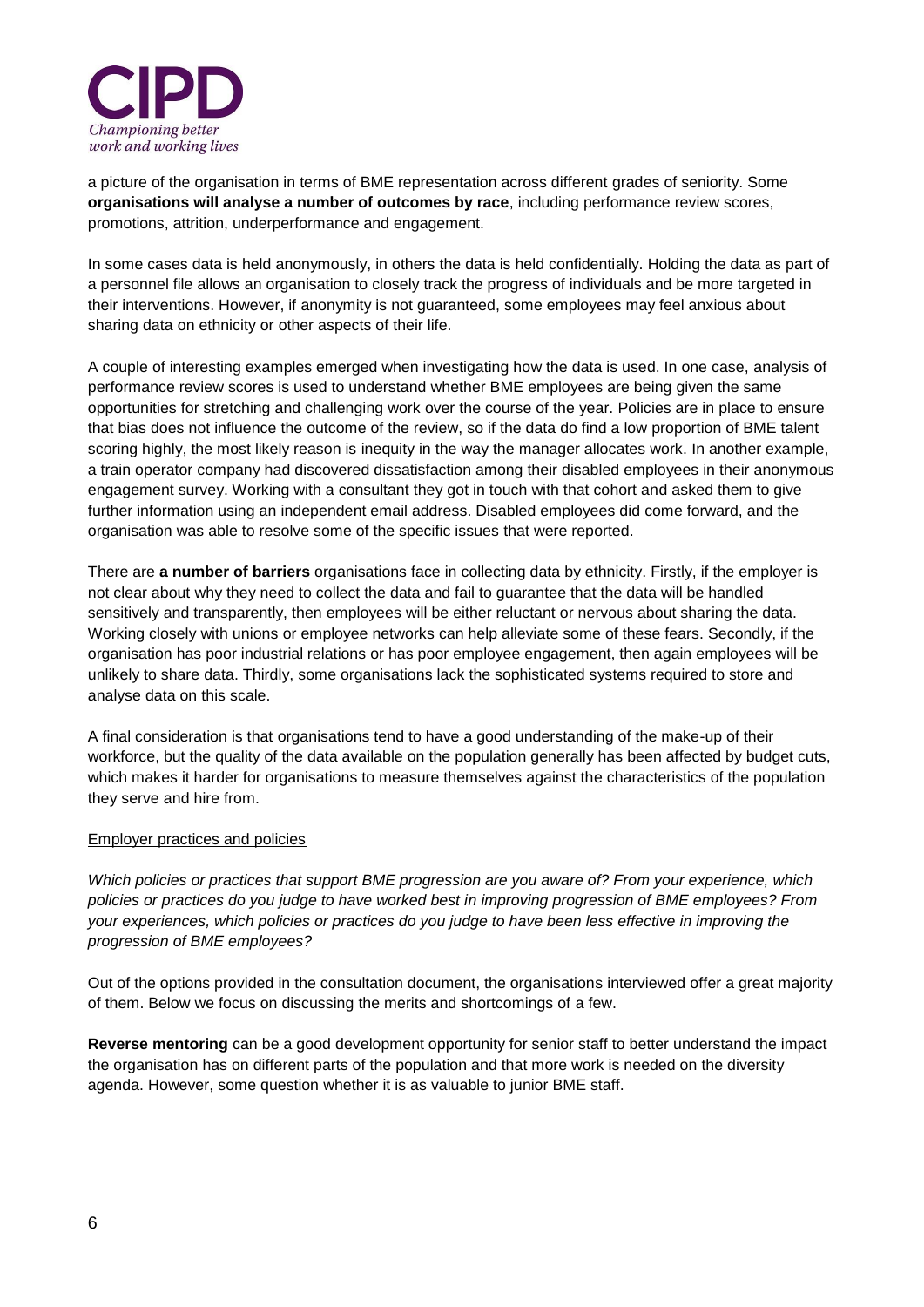

**Name-blind recruitment** can be useful for organisations struggling to get people through to shortlisting from application. Research shows that candidates with traditionally white names receive more call-backs than candidates with non-white names, even on occasions where their CV is identical, and 'name-blind' applications have been shown to help combat that bias. But it is important that the other stages of recruitment also minimise bias in decision-making.

#### **Box 2 – Inclusive leadership**

In March 2016, the CIPD sponsored research (see footnote below) to explore organisations' understanding of inclusive leadership and the links between the perception of inclusive leadership and performance, productivity, satisfaction and well-being.

Inclusive leadership was defined as leaders who are aware of their own biases and preferences, actively seek out and consider different views to inform better decision making. These leaders see diverse talent as a source of competitive advantage and inspire diverse people to drive organisational and individual performance towards a shared vision.

Some of the key findings from the research are:

- Inclusive leaders have 15 core competencies, ranging from listening to empathy, and from inspirational motivation to unqualified acceptance. (For the full list, see the report).
- People working with Inclusive Leaders are more productive, satisfied and engaged than those working with non-inclusive leaders.
- People at all levels believe that inclusive leadership results in many positive outcomes for the organisation, including enhanced performance and productivity, higher retention and better services to clients, customers and service users.

**Discrimination and unconscious bias training** is widely offered, and many added **inclusive leadership** training to the list (see box 2<sup>2</sup>). Such training is important to make the majority group aware of the obstacles faced by minority groups in the workplace. Again the prevalent view was that working on their own is not enough to eliminate bias. The risk is that eventually people revert back to their default position, and some of those undertaking the training may feel that they have resolved the problem when in reality it takes consistent effort and awareness. To avoid that, training programmes should tackle the issue on a number of fronts and for an extended period of time, especially when trying to tackle unconscious bias. One interviewee added that individual action planning—following training—and personal accountability were key to achieving real and sustained change.

**Talent or fast track programmes** targeted at BME employees work because they put the discussion on the impact that race diversity has on career progression firmly on the table. BME leaders identified through these programmes are also likely to go back to the business and support more junior employees. Also when people are approached and identified as having potential, it boosts their confidence.

A number of other interventions were also identified. One of the interviewees proposed that **sponsorship** is a better alternative to mentoring as it places responsibility on the sponsor to take action to ensure that the mentee has access to opportunities and is exposed to different people in the organisation. Another added that organisations should set **key performance indicators** so that managers can be held accountable.

-

<sup>2</sup> Bucks New University (2016) *Inclusive Leadership…driving performance through diversity.* Available at: https://www.cipd.co.uk/binaries/inclusive-leadership\_2016-driving-performance-through-diversity.pdf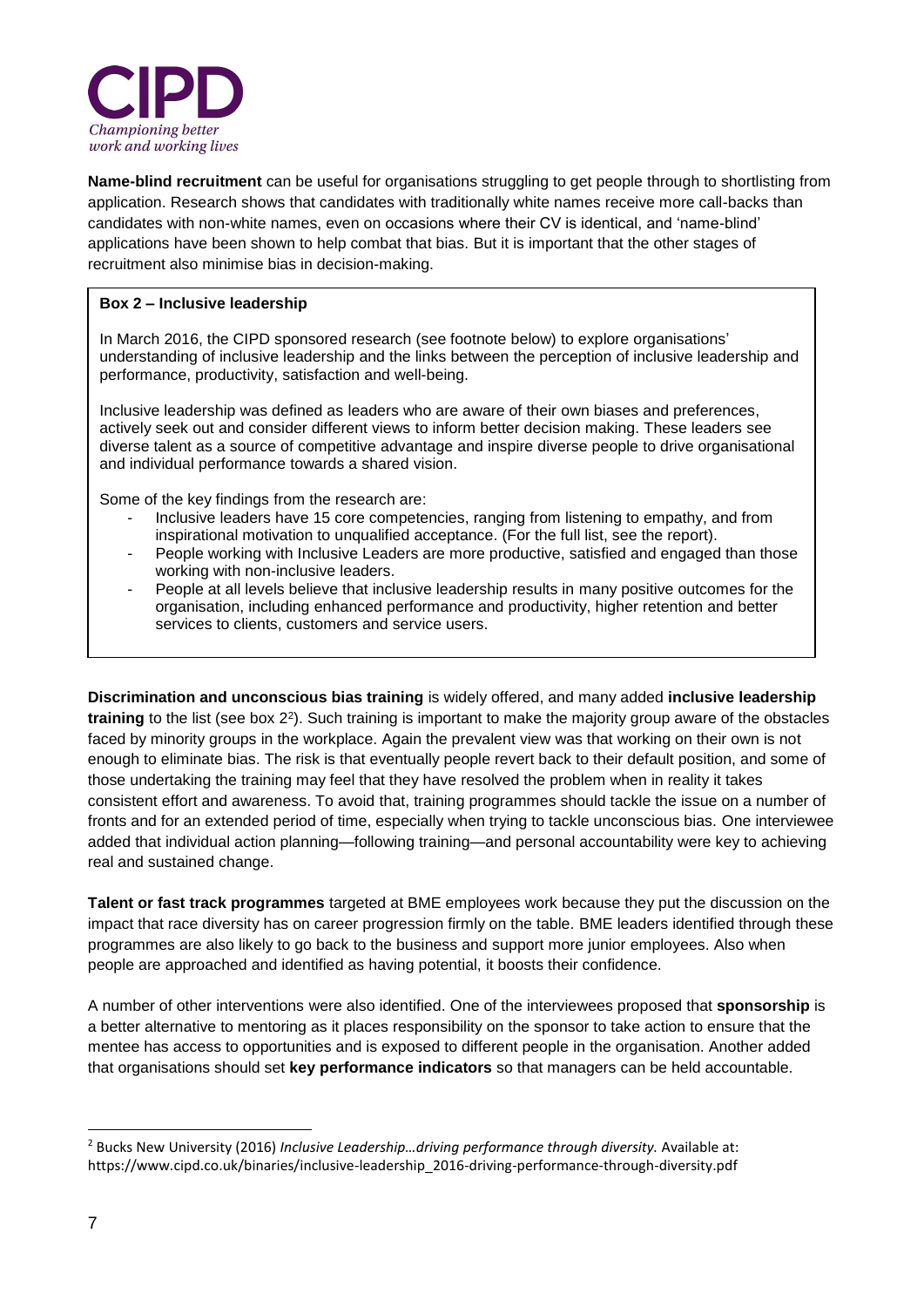

**Setting targets** can also help focus businesses and lead to action in a similar way to how they were used for increasing the proportion of women on boards.

Many also pointed to **organisational culture and leadership**. Open cultures are supported by appropriate policies and working practices, trust and leadership. Teaching a new behaviour that does not fit in with how the organisation is run and is not replicated by those in leadership positions means that significant and permanent change will be unlikely.

One interviewee observed that the real question is why despite having all these different types of policies, progress is slow. In their view, the issue is that many of the interventions focus on the supply side, with activities such as outreach programmes designed to encourage more people to apply. But not enough is being done on the demand side—changing the behaviours and challenging bias. It is about working with predominantly white leaders so they understand why hiring and progressing people with different backgrounds is good for them. It is about "cracking the myth of the other".

In short, there are no quick solutions to help deliver success in progressing diversity and inclusion. It is a complex process dependent on systemic change and the removal of barriers related to the way organisations do things, as well as personal behaviours, motivations, aspirations, expectations, abilities and experiences, and potential both and inside and outside the workplace.

### The role for Government and businesses

*What is the role of business in supporting the progression of BME employees in work? What is the role of government in supporting the progression of BME employees in work?* 

That business has a significant role to play in supporting the progression of BME employees in work is without question. Organisations should be **meritocratic**, **fair** and **representative** of the communities they serve. Employers need to work hard to **understand the business case** properly, lead on the agenda, and then deliver, measure progress and become an example of best practice to others. They need to revisit their values, purpose and culture to ensure they are inclusive.

It will inevitably be easier for larger organisations to support BME progression by investing resources in the types of policies and practices mentioned above. For the many smaller organisations in the UK, support on how to build a more ethnically diverse workforce will be important. To some extent that could be provided by government in the way of guidance and advice, but prime organisations can also use their **supply chain links** to spread best practice as can industry bodies.

A number of interviewees suggested that government could play a similar role to what is has done on gender diversity. One suggested that in fact **racial diversity should be on the same footing as gender diversity**, and any action on the latter should be mirrored.

The Davies review was mentioned more than once as a successful model for engaging business and making significant progress through the use of targets. One interviewee did caution, however, that if a voluntary target is set, it should reflect the size of the BME talent pool in the UK. Another interviewee felt that government could go one step further and consider quotas.

One other specific action for government is to revisit the tie-break clause in the Equality Act as some felt it is not being used effectively by employers out of concerns of breaking the law.